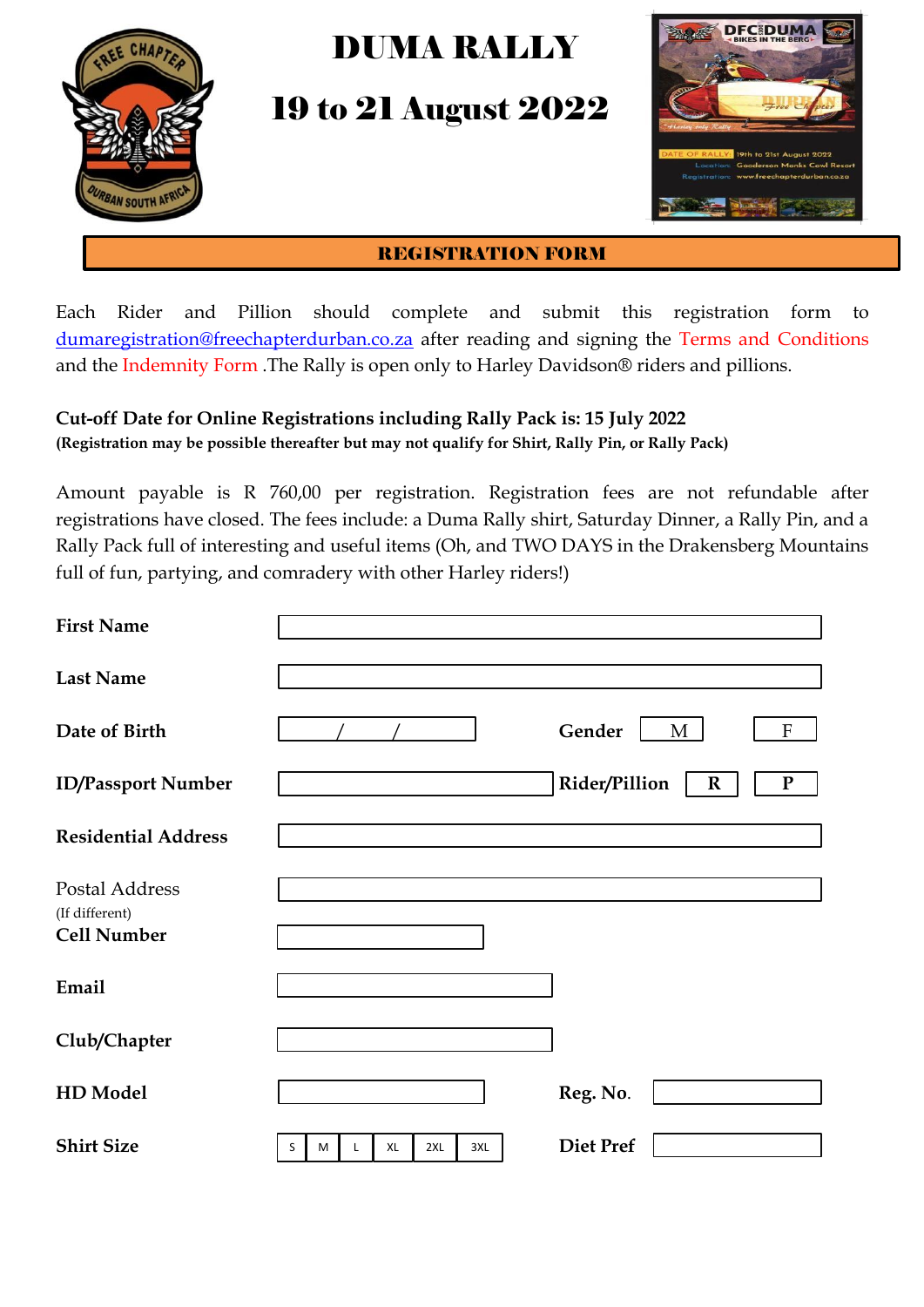

# DUMA RALLY

### 19 to 21 August 2022



#### TERMS & CONDITIONS

#### **Registration**

- Your booking will only be confirmed once the amount due has been paid in full and reflects in the Durban Free Chapter bank account.
- The Duma rally is open only to Harley Davidson® riders and pillions.
- Registration fee is R 760,00 per person.
- The Terms & Conditions acknowledgement section must be completed in block letters and be legible on receipt. Please send completed and signed Terms and Conditions form and Registration Form to [dumaregistration@freechapterdurban.co.za](mailto:dumaregistration@freechapterdurban.co.za) . On receipt of these forms you will be allocated a registration confirmation number (Eg: DR001) and advised of same via email. Only then should you make payment, using this number/#18834 as the reference. In order to speed up the process please also send Proof of Payment to [dumaregistration@freechapterdurban.co.za](mailto:dumaregistration@freechapterdurban.co.za)

#### **Payment details**

- Durban Free Chapter / Standard Bank / Acc No. 053092732 (cheque) / Branch code 045426 (Westville)
- Please use registration confirmation number (Eg: DR001/#18834) as reference on your payment and send Proof of Payment to [dumaregistration@freechapterdurban.co.za](mailto:dumaregistration@freechapterdurban.co.za) . PLEASE make payment only AFTER you have received your registration number!

#### **Accommodation**

 The event will be held at Gooderson Monks Cowl Resort, but a list of all hotels, guest houses, and bed and breakfasts in the area will be available on the Duma Rally website. The booking of accommodation will be the responsibility of the rally attendee. Durban Free Chapter and the DFC Rally Committee will not get involved with this process OTHER THAN to ensure for the venue site that no bookings are made without a rally registration number being provided to the venue.

#### **General Queries**

 Please direct all queries of a non-registration nature to [dumaregistration@freechapterdurban.co.za.](mailto:dumaregistration@freechapterdurban.co.za)

#### **Durban Free Chapter release/indemnity**

 The purpose of this document is to indemnify Durban Free Chapter, its respective officers, directors, functionaries, members, employees, marshals and/or agents, and all registered participants, from any claim against Durban Free Chapter and themselves arising from or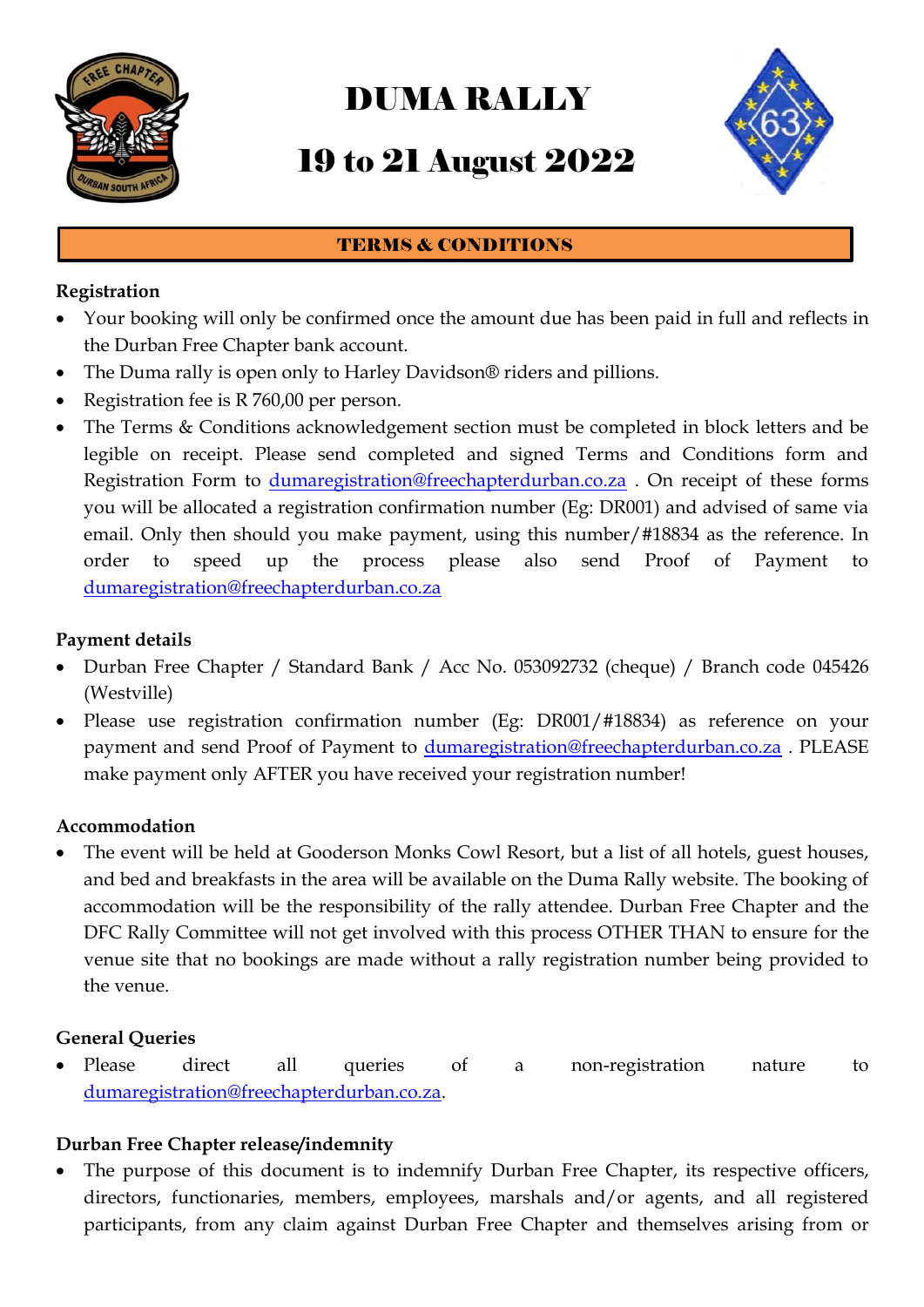connected to the Duma Rally event and its activities for whatever reason other than gross negligence and direct intent.

- In signing this release/indemnity the signatory agrees and confirms that they understand the nature of motorcycling activities and the risks inherent therein, and the release/indemnity is signed in the knowledge of the risks and dangers of serious injury therein.
- Where applicable, the signatory also signs on behalf of the minor children and/or dependants, acknowledging that in doing so, they waive any claim on behalf of the minor or dependant in respect of the participation in the motorcycling activities and rally event.
- The person completing this form also acknowledges that cover in terms of the Road Accident Fund is at best delayed and in certain instances, particularly for the passenger of a motorcycle, is severely limited and often inadequate.

**I have read and accept the Terms and Conditions. (Please tick the box)**

| <b>NAME:</b>      | <b>SURNAME:</b>                                                                 |
|-------------------|---------------------------------------------------------------------------------|
|                   |                                                                                 |
| <b>ID</b> No:     | DATE:                                                                           |
|                   | the contract of the contract of the contract of the contract of the contract of |
| <b>SIGNATURE:</b> |                                                                                 |

**(Guardian if signatory is below 21 Years)**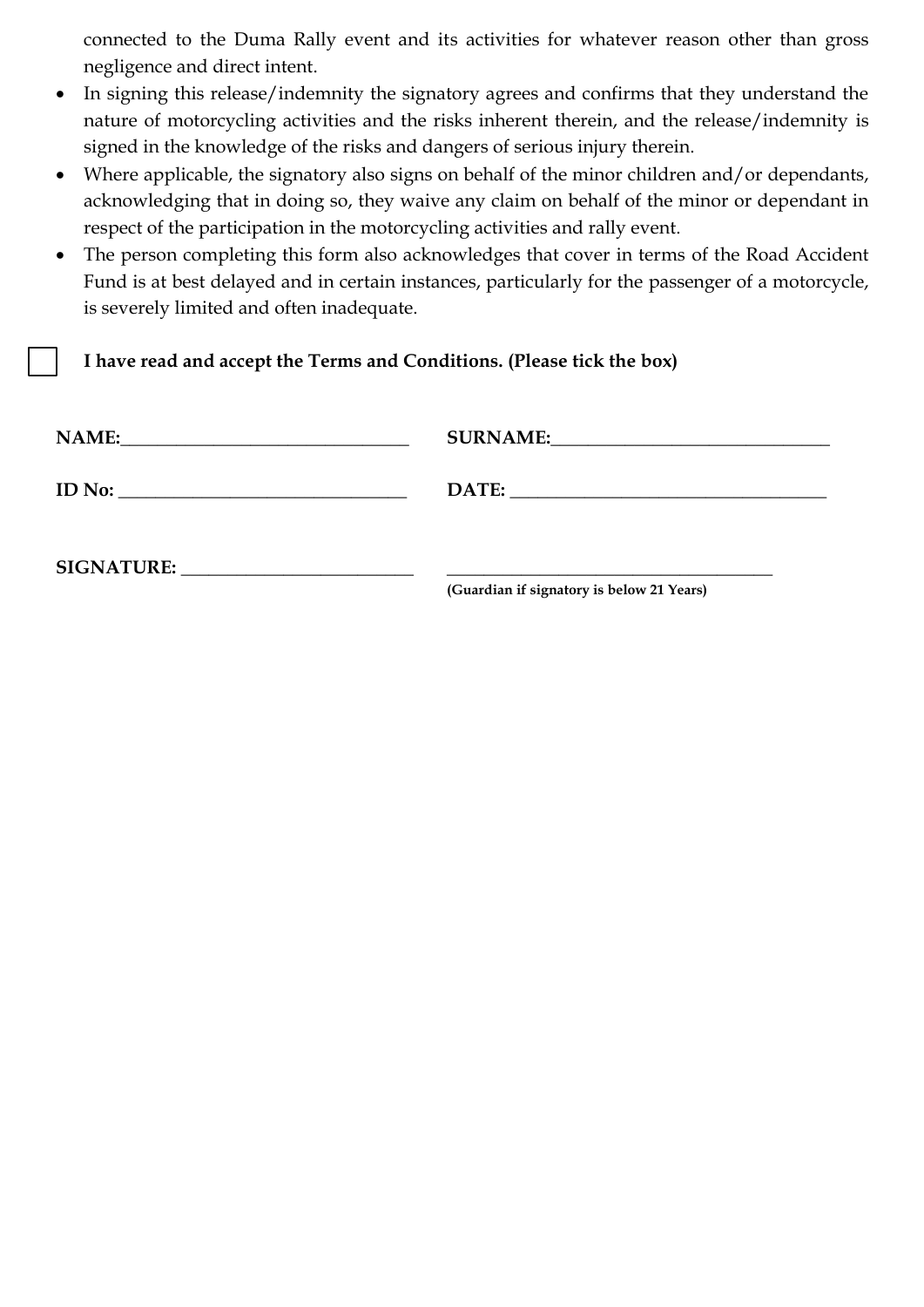### **Durban Free Chapter - DUMA RALLY 2022**

### **LIABILITY DISCLAIMER AND INDEMNITY FORM.**

TO BE SIGNED BY EVERY RALLY ATTENDEE

**Rally Registration number:**

#### **PARTICIPANT INFORMATION:**

| Surname:                           | <b>First Names:</b>     |  |
|------------------------------------|-------------------------|--|
| <b>ID Number:</b>                  | <b>Cell No:</b>         |  |
| <b>Motorcycle</b><br>Make & Model: | <b>Registration No:</b> |  |

I, the undersigned, hereafter referred to as the "Participant" duly authorized thereto hereby declare towards and in favour of the **Durban Free Chapter** (**D F C**), ("the Organisers") the following:

- 1. I hereby agree to the terms and conditions of the rally including any terms and conditions relating to the event and will adhere to the rules at all times.
- 2. I hereby indemnify and hold harmless the facility and/or the Organisers against all claims of whatsoever nature and whosever rising which may be instituted against the facility and/or the Organisers arising from the use of me and / or any person of the facility, while I participate at the facility and in the event.
- 3. This waiver and indemnity shall apply to my successors, assigns, dependents andheirs.
- 4. The sole and absolute responsibility for the safe condition and operation in the event rests with me as the vehicle owner and/or driver.
- 5. I hereby declare that I have a valid driver's license for the vehicle I am operating at the event and am capable of safe operation of the vehicle.
- 6. I acknowledge that I am required to wear protective clothing and a SABS approved helmet whilst operating any motor cycle at the event.
- 7. This waiver and indemnity remains the property of the Organisers and may not be removed under any circumstances.
- 8. I hereby declare myself to be fully acquainted with the nature and extent of the risks involved in participating at the facility and the event which risks inter alia arise from the high speeds and/or uncontrollability of vehicles using the facility at the event and during the event and further specifically indemnify and hold harmless the facility and/or the Organizer's against all and any claims aring.
- 9. I acknowledge and agree that riding a motorcycle, taking into account other road users, is an inherently dangerous activity in which possible risk of serious injury, illness, death and/or damage to vehicles and equipment can occur
- 10. I acknowledge that the risks inherent in the rally, include, but are not limited to risks arising from my skill and ability as a motorcyclist, my state of mind and alcohol or drug intake, the terrain which the event traverses, road surfaces, weather conditions, water conditions, vehicular traffic, the actions of other road users. I accept these risks and confirm that I participate in the rally at my own sole and absolute risk.
- 11. I understand and agree to refrain from participating in the **D F C** DUMA rally, if I sense or observe any hazard or unsafe condition, or if, at any time I feel unable or unfit to safely continue participating in the event/rally for any reason. I furthermore undertake to withdraw from participation in the rally if advised or instructed by **D F C** or its officials to do so, or if I, at any time, sense or observe any unusual hazard or unsafe condition and I am in any way concerned that it is unsafe for me to continue with the rally or if I, in any way, feel unable or unfit to safely continue with the rally
- 12. I undertake to follow the local rules of the road as well as the rules of the **D F C** DUMA rally and all directions and/or instructions given to me by the **D F C** ride officials
- 13. I specifically acknowledge and understand that should I choose to drink any alcoholic beverage or consume anything that may affect my ability to appreciate whether fully or otherwise the dangers involved in participating at the facility and event which shall include the riding of a motorcycle whether personally or otherwise, I indemnify and hold harmless the facility and/ or the organizer against all and any claims arising.
- 14. I understand that I may be filmed and/or photographed before, during and after the rally. I agree that the **D F C** may utilize any photographic, film or video image or likeness of me and my name for any legitimate purpose in connection with the event or future events to be organized by the **D F C**
- 15. Whilst reasonable safety and precautionary measures are taken by the **D F C** to ensure my safety, neither the Organizers and/or its officials accept any responsibility for any claim whatsoever arising from death, injury or loss and/or damage to person or property occasioned as a result of my participation in the rally.